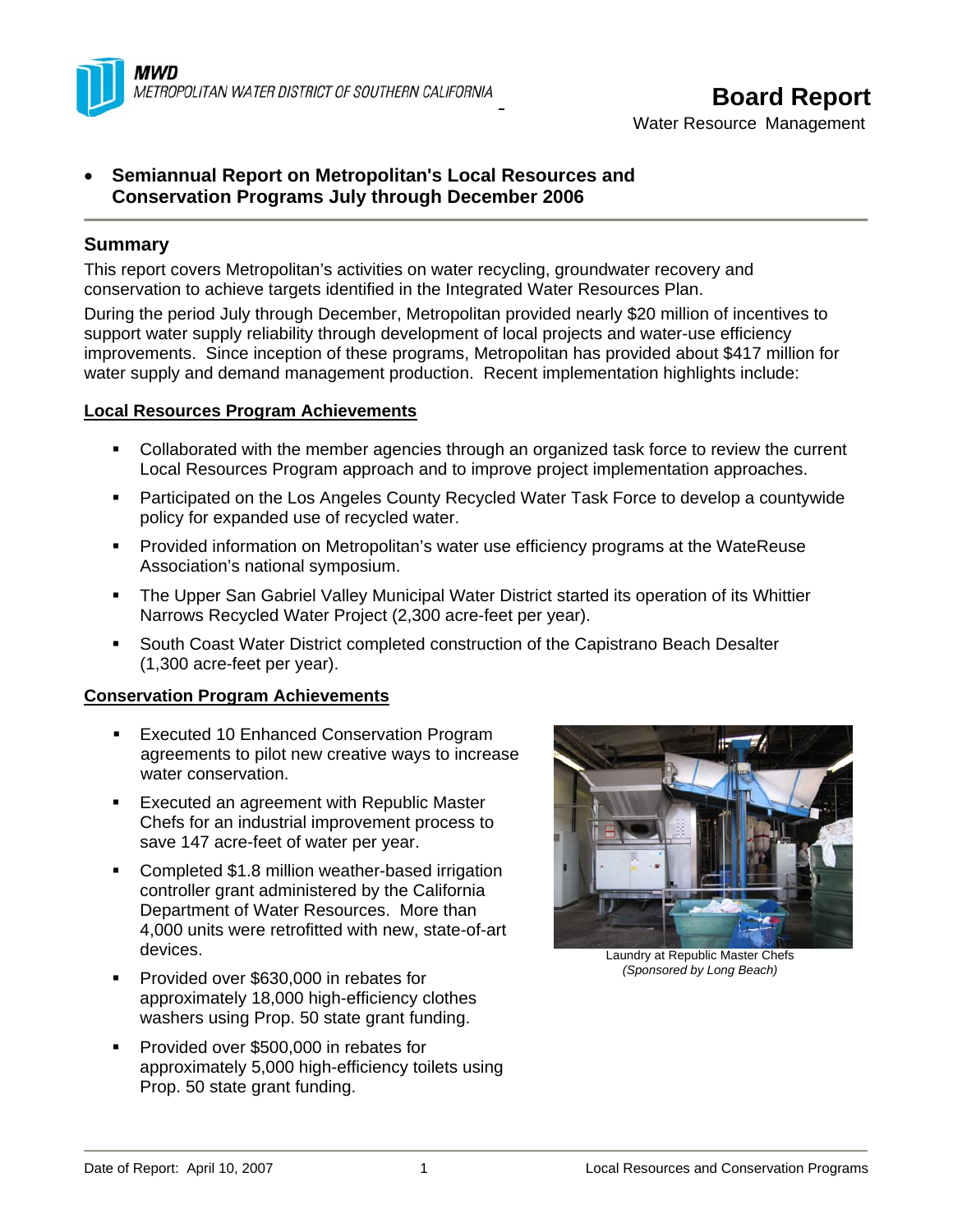#### **Opportunities and Challenges**

- The U.S. Department of Energy denied the California Energy Commission's petition to allow new California regulations limiting water use by new clothes washers to go into effect. Staff requested board action in March to sustain momentum given that state law will not go into effect in 2007.
- Public awareness of Metropolitan's residential and large landscape programs for smart controllers and rotating nozzles for pop-up spray heads remains limited; more effective marketing is being pursued.
- There is a concern that inconsistent interpretation of water recycling requirements among the Regional Water Quality Control Boards could delay implementation of recycled water projects. A comprehensive state board policy on water recycling would help implement 2003 task force recommendations.

#### **Detailed Report**

The following provides additional information regarding program administration and implementation progress during the first half of fiscal year 2006/07 for local resource and water conservation programs.

#### **LOCAL RESOURCES PROGRAM**

Metropolitan provides financial incentives for local development of water recycling and groundwater recovery projects that reduce demand on imported supplies. The following table summarizes program costs and accomplishments:

| <b>LOCAL RESOURCES PROGRAM SUMMARY</b> |                                        |                                 |              |  |  |  |
|----------------------------------------|----------------------------------------|---------------------------------|--------------|--|--|--|
|                                        | <b>Recovered</b><br><b>Groundwater</b> | <b>Recycled</b><br><b>Water</b> | <b>TOTAL</b> |  |  |  |
| <b>Projects</b>                        |                                        |                                 |              |  |  |  |
| <b>Active Contracts</b>                | 24                                     | 62                              | 86           |  |  |  |
| <b>Operating Projects</b>              | 17                                     | 44                              | 61           |  |  |  |
| Contract Yield (AFY)                   | 87,026                                 | 280,300                         | 367,326      |  |  |  |
| Deliveries (AF)*                       |                                        |                                 |              |  |  |  |
| FY 2006/07 (thru Dec)                  | 23,206                                 | 49,626                          | 72,832       |  |  |  |
| FY 2005/06                             | 44,478                                 | 82,058                          | 126,536      |  |  |  |
| Since Inception                        | 328,982                                | 867,120                         | 1,196,102    |  |  |  |
| <b>Payments (\$ millions)</b>          |                                        |                                 |              |  |  |  |
| FY 2006/07 (thru Dec)                  | \$4.5                                  | \$9.5                           | \$14.0       |  |  |  |
| FY 2005/06                             | \$9.4                                  | \$15.9                          | \$25.3       |  |  |  |
| Since Inception                        | \$66.2                                 | \$163.0                         | \$229.2      |  |  |  |

**\***Deliveries and payments are as reported through December 2006; however, not all information is complete and payments are estimated until actual costs are reconciled. Production total includes data for concluded contracts.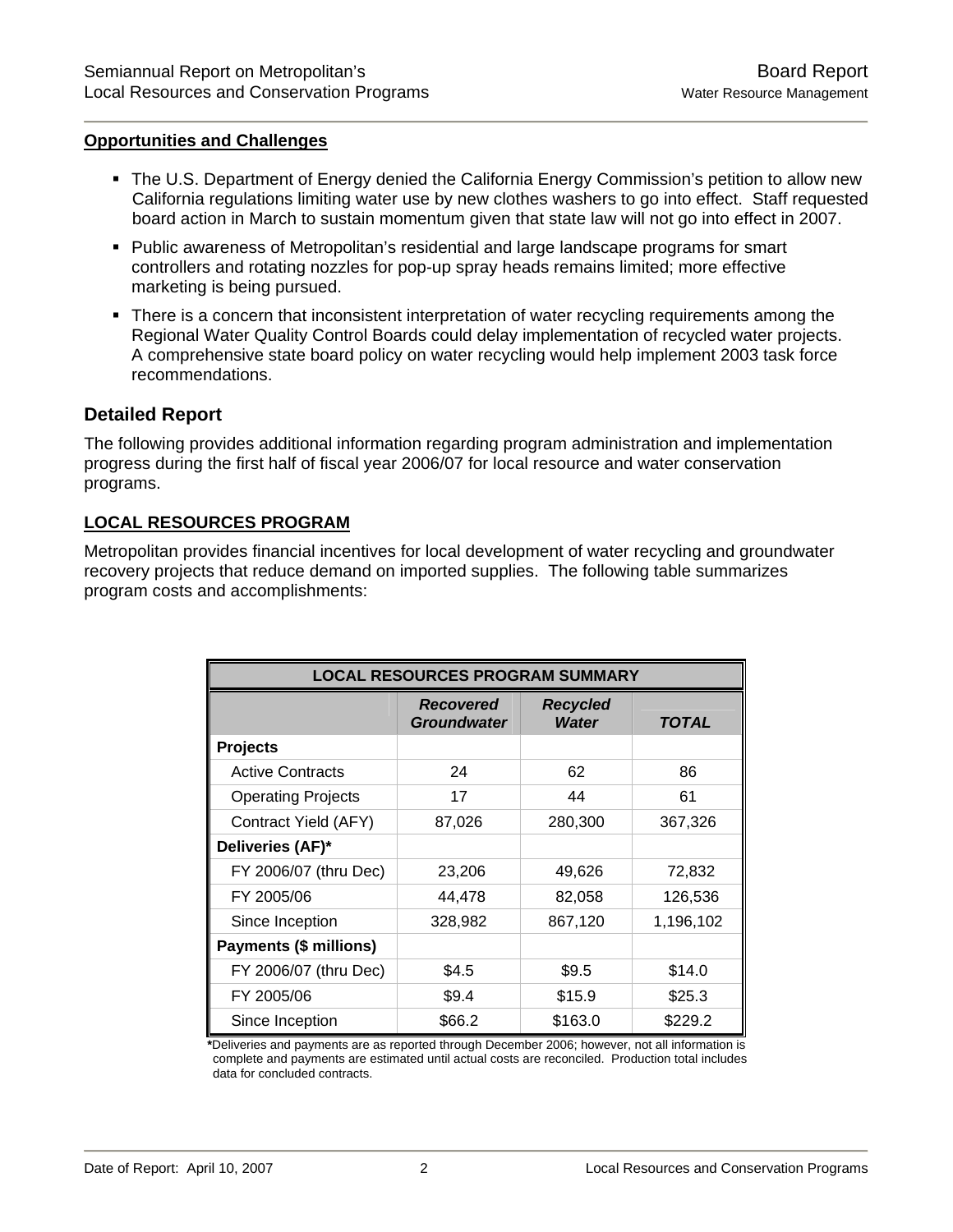# *Local Resources Program Task Force Meetings*

Metropolitan collaborated with its member agencies through a task-force approach to review the current Local Resources Program (LRP) implementation approach. In July 2006, Metropolitan initiated the first in a series of task force meetings that provided candid recommendations and alternative solutions. Member agencies and staff reviewed administrative processes and timing of future program solicitations. Staff recommendations will be presented to Metropolitan's Board of Directors for consideration.

#### *Los Angeles County Recycled Water Task Force*

Staff participated in the Los Angeles County Recycled Water task force. The task force was convened by the Los Angeles County Board of Supervisors to assess and make recommendations for a broad countywide policy for expanded use of recycled water for non-potable purposes in the County. Task Force findings and recommendations were published and supported by Metropolitan's General Manager, consistent with existing board policy. Staff continues to explore and identify opportunities and partnerships to advance recycled water use throughout Metropolitan's entire service area.

#### *AB 371 – Water Recycling Act of 2006*

AB 371, introduced by Assemblywoman Jackie Goldberg and sponsored by the WateReuse Association, was signed into law on September 28, 2006. The Water Recycling Act of 2006 is a vehicle to enforce some of the recommendations of the State Recycled Water Task Force in 2004. The law requires that all state Department of Transportation and General Service's projects use recycled water if made available within 10 years of project construction. Under the new law, the California Department of Water Resources is to submit design standards to the California Building Standards Commission for plumbing buildings with recycled water systems. Through its membership in WaterReuse, Metropolitan helped shape the final bill's provisions.

#### *WaterReuse Association Symposium*

The General Manager helped kick-off the 21st annual WateReuse Symposium held in Hollywood by making opening remarks that emphasized the importance of effective partnerships to achieve common objectives and goals. Also on the panel was Congresswoman Grace Napolitano, who expressed support for advancing water recycling and water management for Southern California. Director John Morris, who served on the symposium's organizing committee, led attendees on a tour of the Long Beach Desalination Pilot Plant. In addition, Metropolitan staff provided information on its water use-efficiency programs in an exhibit showcasing our public water resource stewardship in water recycling, desalination and conservation. Staff also volunteered to assist with conference logistics and operations.

#### *Whittier Narrows Recycled Water Project*

Upper San Gabriel Valley Municipal Water District celebrated commencement of the Whittier Narrows Recycled Water Project on October 26, 2006. The project will deliver about 2,300 acre-foot per year of tertiary treated recycled water from Los Angeles County Sanitation Districts' Whittier Narrows Water Reclamation Plant to customers in El Monte for landscape irrigation. Major users include a park, golf course and high school. The project will increase regional supply reliability by reducing dependency on imported water. Metropolitan committed to provide a fixed schedule of incentives that range from \$65–\$200 per acre-foot for 25 years under a LRP incentive contract.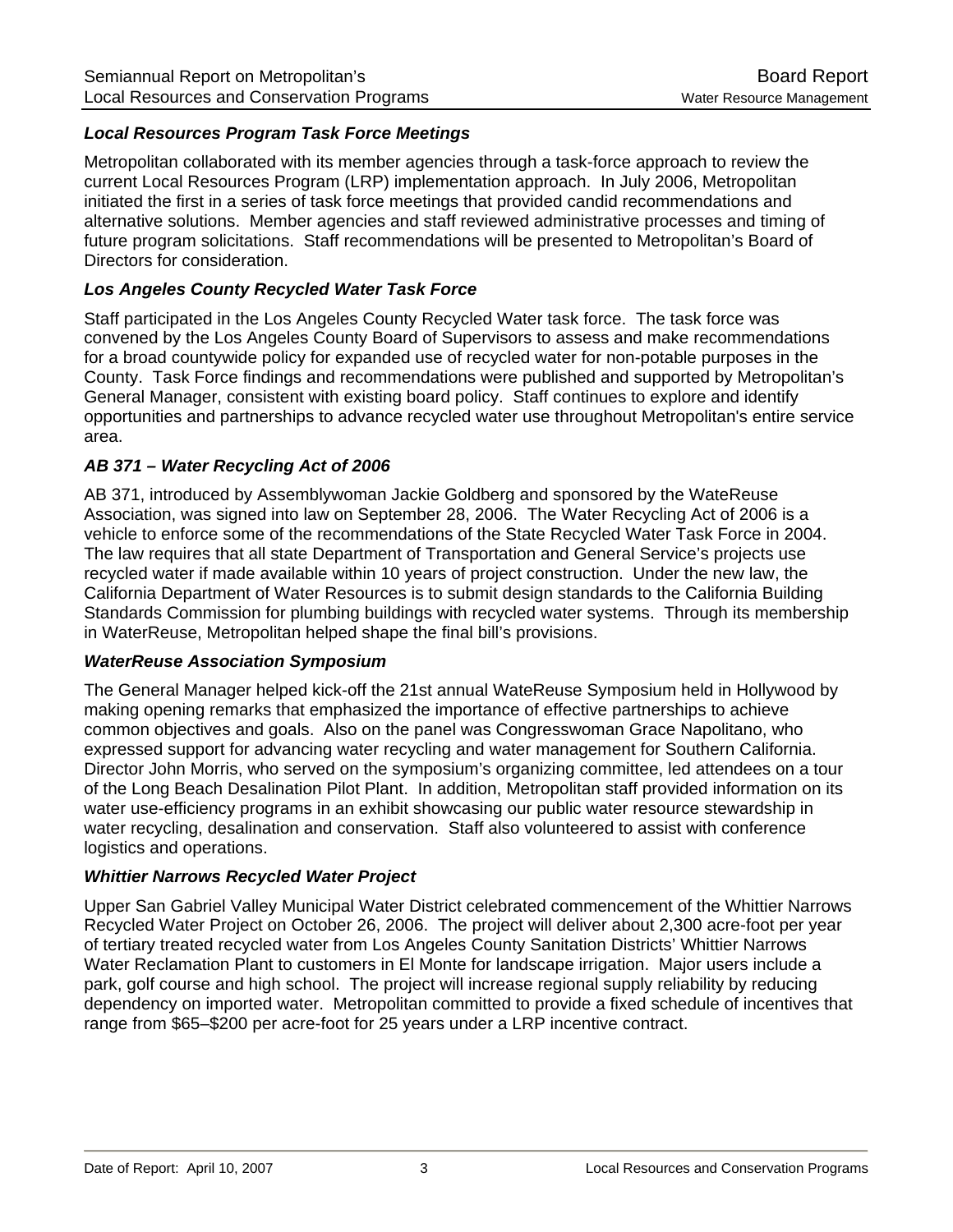# *Capistrano Beach Desalter*

Construction of the Capistrano Beach Desalter Project was completed in December 2006. The project is owned and operated by South Coast Water District, a retail agency of the Municipal Water District of Orange County. The project is expected to begin operating in March 2007 and will produce about 1,300 acre-feet per year of treated groundwater for potable purposes. Metropolitan will provide sliding scale incentives up to \$250 per acre-foot for 20 years based on actual project costs under a Groundwater Recovery Program contract.



South Coast Water District, Capistrano Beach Desalter *(Sponsored by MWDOC)*

# **CONSERVATION PROGRAM**

Incentive-based conservation targets established in the Integrated Water Resources Plan are pursued in three basic water-use areas: Residential Indoor, Landscape, and Commercial.

The following table summarizes conservation program water savings and incentive payments:

| <b>CONSERVATION CREDITS PROGRAM PERFORMANCE SUMMARY</b> |                    |           |                   |              |  |  |
|---------------------------------------------------------|--------------------|-----------|-------------------|--------------|--|--|
|                                                         | <b>Residential</b> | Landscape | <b>Commercial</b> | <b>Total</b> |  |  |
| <b>Water Savings (AF)</b>                               |                    |           |                   |              |  |  |
| FY 2006/07 (thru Dec) *                                 | 1,352              | 677       | 687               | 2,716        |  |  |
| FY 2005/06 *                                            | 3,241              | 1,567     | 1,482             | 6,290        |  |  |
| Since Inception **                                      | 860,768            | 29.837    | 55,947            | 946,552      |  |  |
| Payments (\$ millions)                                  |                    |           |                   |              |  |  |
| FY 2006/07 (thru Dec)                                   | \$3.6              | \$0.5     | \$2.2             | \$6.3        |  |  |
| FY 2005/06                                              | \$7.5              | \$0.4     | \$2.7             | \$10.6       |  |  |
| Since Inception                                         | \$169.5            | \$2.8     | \$15.5            | \$187.8      |  |  |

New annual savings

\*\* Includes passive conservation originated as active

#### **Residential Indoor Activities**

#### *High-Efficiency Clothes Washer Program*

Metropolitan provided over \$630,000 of its \$1.6 million Prop. 50 grant to member agencies to retrofit approximately 18,000 high-efficiency clothes washers (HECW). Since July 2006, Metropolitan has provided rebates for retrofits that use less water (water factor 6.0) with average savings of about 9,000 gallons per year.

*Challenges: -* The U.S. Department of Energy denied the California Energy Commission's request for waiver from federal standard to incorporate more stringent state standards for water efficiency in new HECWs. Staff will identify strategies to sustain momentum in retrofitting residential clothes washers with efficient models that conserve water.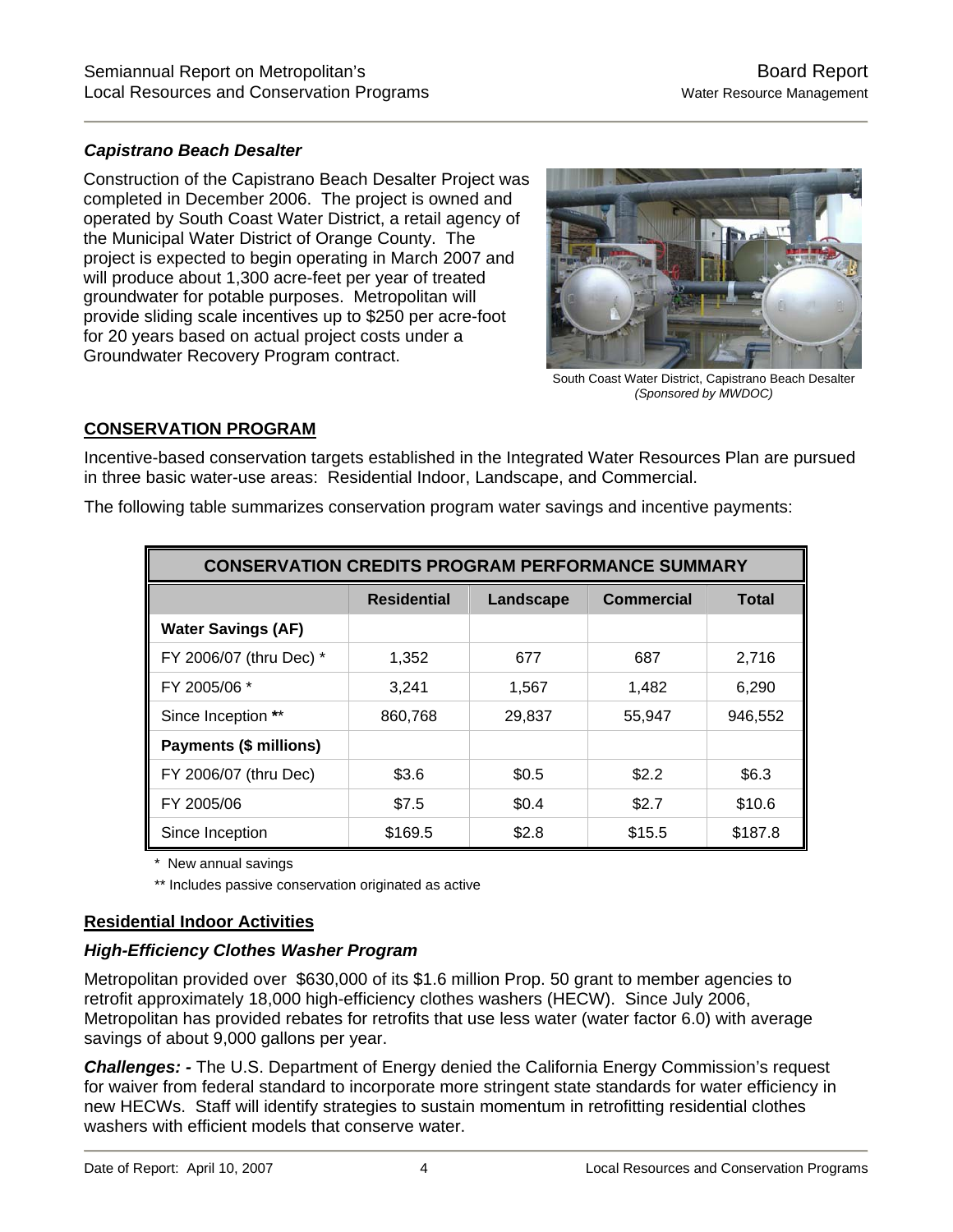# *Ultra-Low- Flush Toilet Program*

The Ultra-Low-Flush Toilet Program has been successful since its inception in 1988. Since 2005, Metropolitan has observed a steady decrease in the number of rebates provided for ultra-lowflush toilet (ULFT) retrofits. This decline indicates reduced demand as a result of saturation and supports the phase-out of ULFT programs. As a result, many member agencies are in the process of transitioning toilet retrofit programs from ULFT to high-efficiency toilets, which use 20 percent less water.



Dual-Flush Toilet Demonstration

# *High-Efficiency Toilet Program*

Metropolitan provided \$500,000 in rebates for approximately 5,000 high-efficiency toilets, which use 1.28 gallons per flush or better, using Prop. 50 state grant funding.

#### **High-Efficiency Toilets Cumulative Retrofits**



# *Smart Irrigation Day for Employees*

Conservation exhibits were displayed at various Metropolitan facilities to educate employees and visitors on various water-use efficiency devices for homes, schools and businesses. Vendors, manufacturers and staff participated in displaying a high-efficiency clothes washer, a dual flush toilet, and smart irrigation controllers. Employees also had a chance to talk to experts about native plants, fertilizing, and water-efficient landscaping design. The exhibits were displayed at several treatment facilities and Union Station.

Smart Irrigation Employee Demonstration

# *Model and New Home Pilot Programs*

In August 2006, Metropolitan and the California Department of Water Resources executed a new grant agreement to expand the model home program to include multi-family applications. Metropolitan's \$423,150 Prop. 50 grant provides incentive funding for water-efficient landscapes, appliances and plumbing fixtures. Potential types of projects include high-rise condominiums, townhomes, and mixed use redevelopment projects. Eastern MWD proposed the first potential project for this new program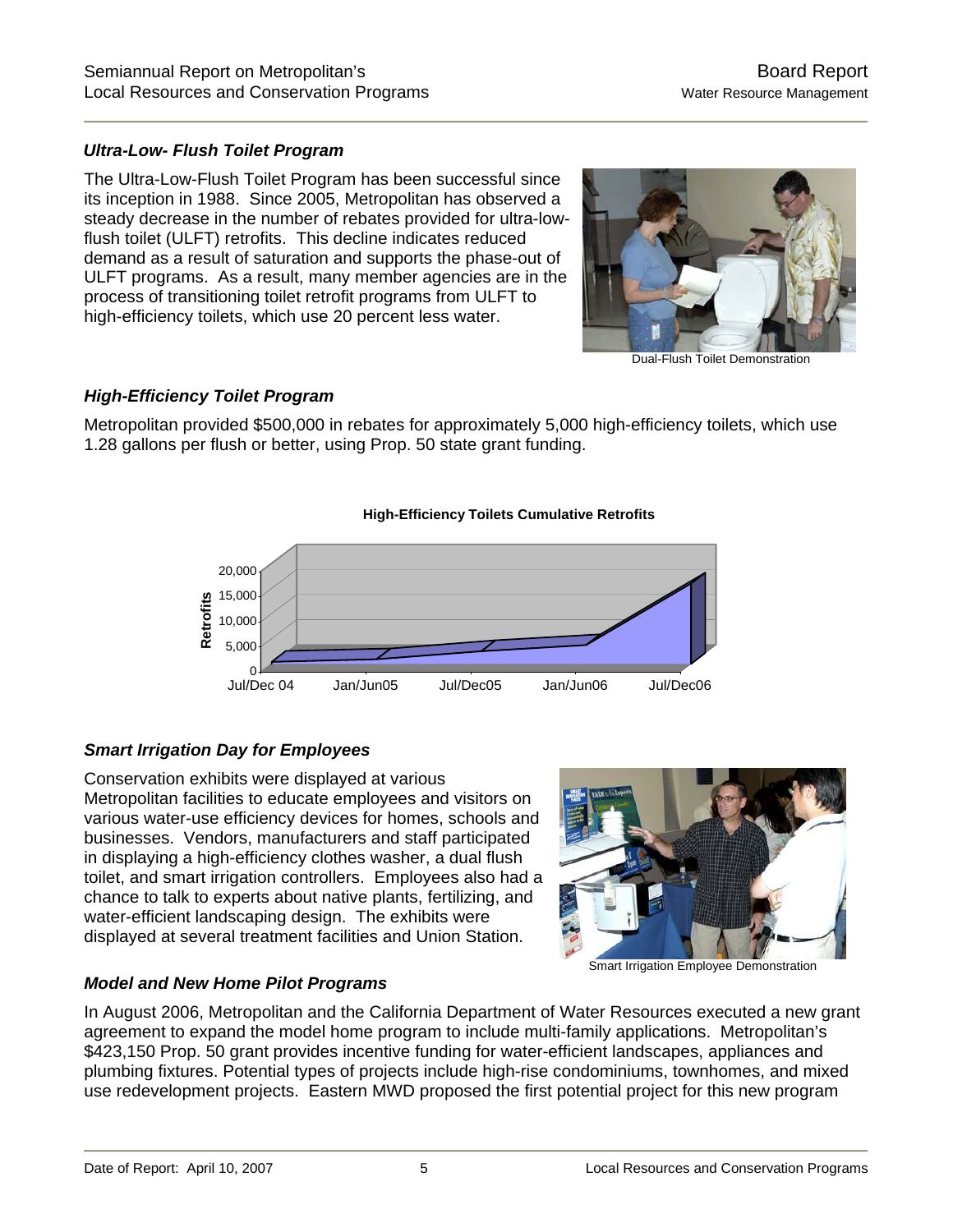element. Copper Skye, a 30-acre development by Barratt American located in Menifee, California, would feature four model homes and approximately 75,000 square feet of California Friendly landscaped areas.

In November 2006, staff hosted an exhibit booth at the annual Building Industry Association Show in Anaheim. Staff shared program literature and participated in a joint seminar on green building incentives with representatives from Sempra Utilities.

*Challenges:* - Implementation schedule delays due to record rainfall in Fall/Winter 2005 and real estate market demand reduced the number of homebuilder implemented units.

#### **Landscape Activities**

#### *Weather-Based Irrigation Controllers*

In November 2006, the program reached a much-anticipated milestone when cumulative Prop. 13 financial incentives paid to member agencies topped the \$1.45 million mark, fulfilling the grant program's targets. Activity amounted to 1,012 commercial installations and 3,109 residential installations.

In August 2006, the Board approved a rebate of \$4 per unit for high efficiency rotating nozzles for pop-up spray heads. The rebate offer was added to all of Metropolitan's residential and commercial program agreements.

Smart irrigation control systems installed by the Pasadena Unified School District with program assistance through Pasadena Water Power will rely on real time weather data collected from the weather station installed onsite at John Muir High School.





Smart Irrigation Demonstration



Smart Irrigation System *(Sponsored by Pasadena)*

*Challenges:* - Public awareness of smart controllers and rotating nozzles for pop-up spray heads remains limited. More extensive marketing is needed. Staff is exploring new strategies to reach single-family homeowners.

Despite administrative improvements to Metropolitan's Large Landscape Program, there has been no interest leading to participation. Additional program enhancements are being identified as part of an annual review process with member agencies and recommendations by an advisory team made up of staff and member agencies are forthcoming.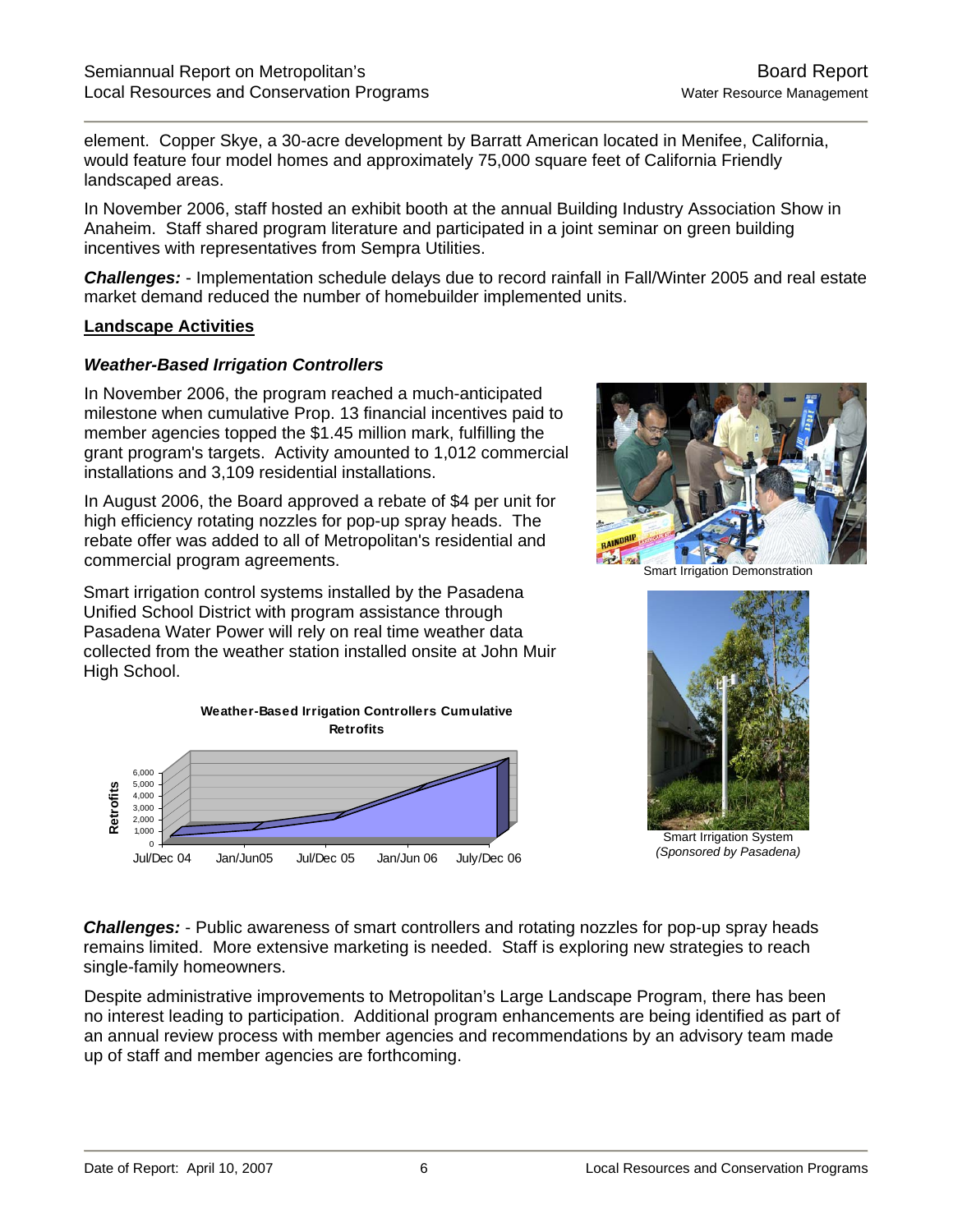# *Web-Based California Friendly Landscape Irrigation Training*

CompUSA was selected through a competitive process to help develop online irrigation training modules using grant funding from the California Department of Water Resources and U.S. Bureau of Reclamation. Work is proceeding as scheduled for two residential modules and four professional modules.

#### *California Friendly Landscape Classes*

Approximately 2,500 individuals graduated from Metropolitan's residential and professional landscape irrigation efficiency classes during the first half of Fiscal Year 06/07. Under a new approach used to test a variety of distribution methods for WBICs, about 750 WBICs were provided to qualified homeowners at three separate training events.

Metropolitan also tested public response to landscape training and WBIC distribution by partnering with Cerritos College, located in Central Basin Municipal Water District's service area. Inland Empire Utilities Agency and San Diego County Water Authority also conducted landscape training and WBIC distribution events.



 Landscape Class *(Sponsored by Inland Empire Utilities Agency)*

#### *Synthetic Turf Program*

Metropolitan previously awarded 10 Synthetic Turf Program project grants of which six are completed and have submitted final reports. Incentive funding is provided after final reports are reviewed and accepted by Metropolitan. To date, a total of \$158,000 has been contributed by the U.S. Bureau of Reclamation and \$49,000 provided by Metropolitan. During this reporting period, Hemet Unified School District, a customer of Eastern Municipal Water District, completed the West Valley High School synthetic turf project. Preliminary results for this project indicate a water savings of 9.28 acre-foot per year or 30.2 million gallons annually.

Preliminary Program results show an average savings of 10.9 acre-feet on an average project site of 77,657 square-feet or 6.3 acre-feet per acre.



West Valley High School Football Field  *(Sponsored by Eastern Municipal Water District)*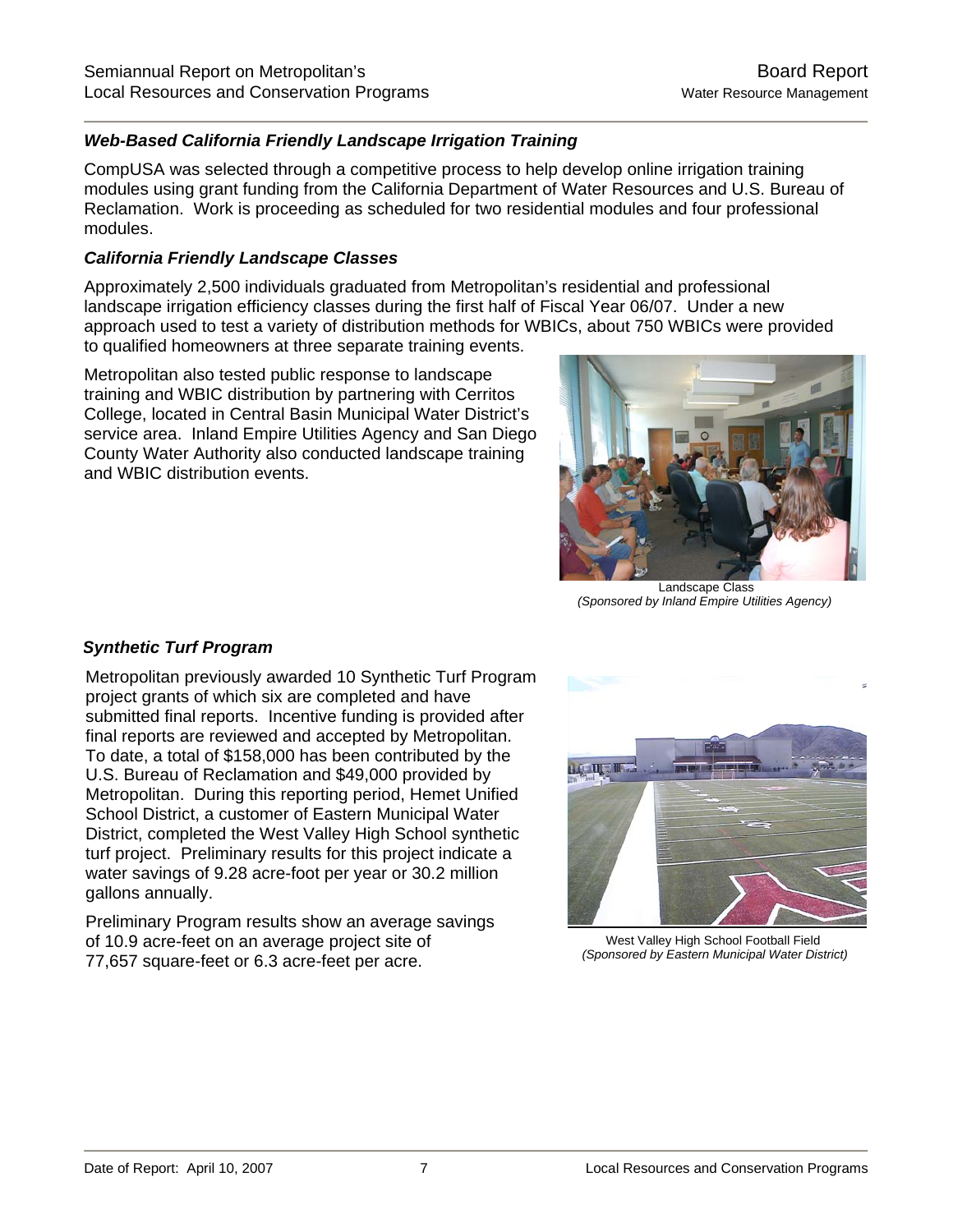#### *Outdoor Conservation Outreach Program*

During this reporting period, Metropolitan implemented an advertising and promotional campaign throughout the service area encouraging efficient watering and use of California Friendly plants. More than 60 independent garden retailers and 113 Home Depots throughout the service area participated in the outreach program using point-of-purchase displays, plant tags and educational materials. Advertisements ran on about 50 radio stations and 12 local news web sites including latimes.com and ocregister.com. Ads were also placed in Sunset magazine.



California Friendly Plant Banner at Home Depot in Garden Grove

# *Commercial Devices Retrofitted*

Metropolitan continued funding for commercial customers for retrofit of high-water using devices with more efficient models. Under Metropolitan's Region-Wide Commercial Program, "Save Water Save a Buck," a total of 9,200 devices were retrofitted resulting in water savings of about 10,000 acre-feet over 20 years. More than 100,000 devices have been retrofitted since inception of the program resulting in water savings of about 95,000 acre-feet.

Zero-water urinals and high efficiency toilets (1.28 gallons or less per flush) retrofits experienced the highest increase primarily due to participation by a large number of schools.

#### *CII Performance (6 months)*

- Applications processed: 1,056
- Devices Retrofitted: 9,200
- Metropolitan Incentives: \$2.1 M



Zero-Water Urinals Demonstration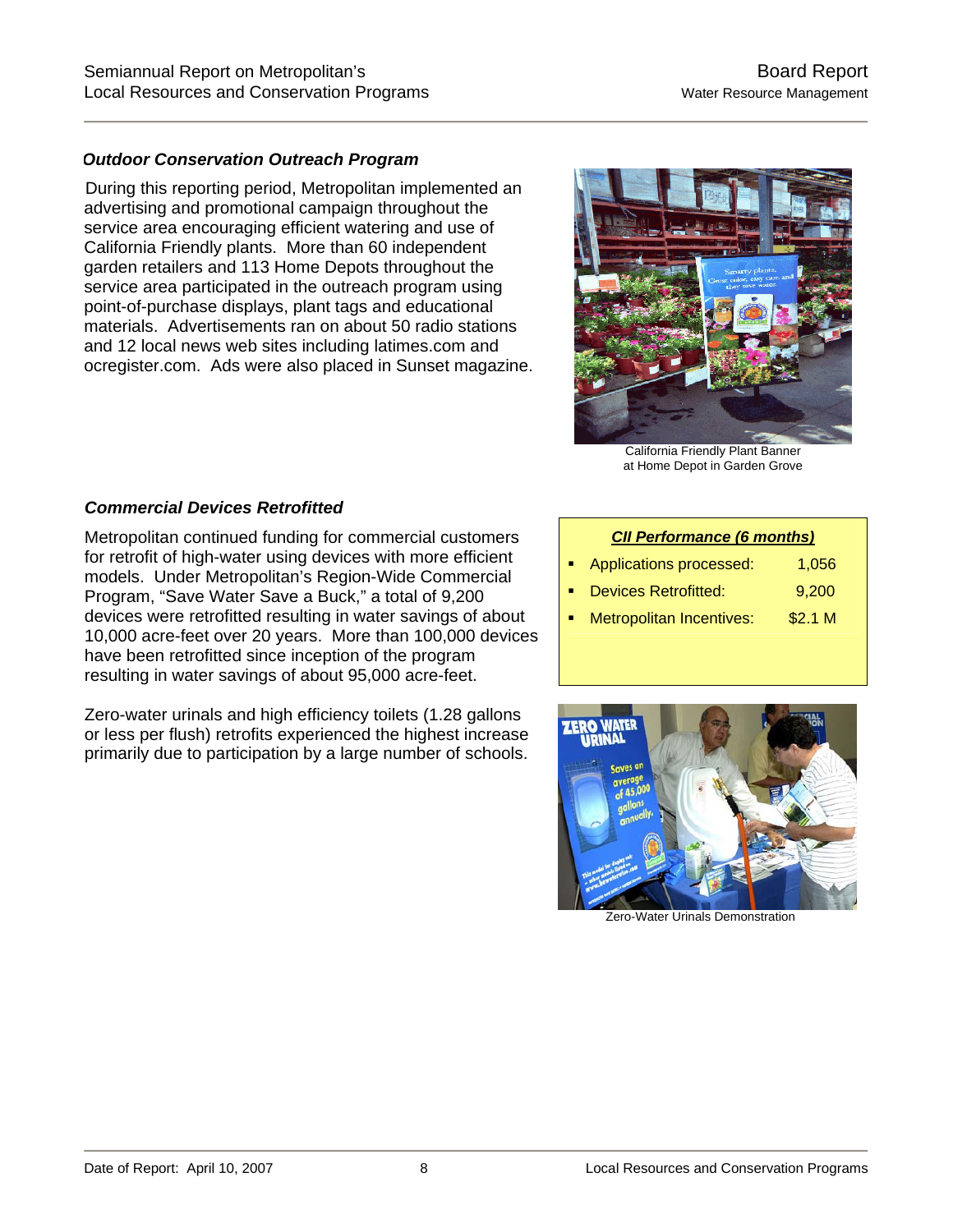# *Industrial Process Improvement Program*

Metropolitan executed an agreement in November 2006 for a second project with American Textile Maintenance Company. American Textile (d.b.a. Republic Master Chefs Textile Rental Services) will save approximately 147 acre-feet of water annually at their Long Beach commercial laundry using wastewater filtration, heat recovery, and reuse systems. Their first IPI agreement was for a similar project in Los Angeles.



# *Enhanced Conservation Program*

The Enhanced Conservation Program provides funding to pilot cost-effective water conservation projects offering new creative approaches to urban water conservation. A total of 22 proposals were received, of which 15 were selected for funding totaling \$1.2 million with an estimated water savings of 8,500 acre-feet per year. To date, 10 agreements have been executed and work will commence on these projects.

# *Partnerships*

Proposed partnerships are under negotiation with both the Southern California Gas Company (Gas Company) and Southern California Edison to pilot programs that measure embedded energy savings in cold-water efficiency programs. The pilot programs should begin in early fiscal year 2007/08 and are funded by a \$10 million grant from the California Public Utilities Commission (CPUC). Approximately half of the funding would be utilized in Metropolitan's service area. Staff is currently working with both energy utilities and the CPUC on program design criteria.

Partnership with the Gas Company would help save water and energy. Metropolitan and the Gas Company have combined their water and energy rebates for commercial high efficiency clothes washers. Gas Company's funding is now provided through Metropolitan to allow customers a "one stop shop" rebate.

As the regional water provider, Metropolitan has taken a lead role in securing energy partnerships to benefit member agencies throughout the service area. The next step is to execute agreements that would lead to implementation programs including rebates and installation of retrofit devices.

#### *California Urban Water Conservation Council*

In December, Metropolitan filed its Best Management Practices reports for fiscal years 2004/05 and 2005/06 with the California Urban Water Conservation Council. In addition, Metropolitan was re-elected to the Council's Steering Committee, maintaining a presence on the Council since 1991. During 2006, eight water agencies in Metropolitan's service area joined the Council, Including: Carlsbad Municipal Water District, City of Chino Hills, City of Orange, City of Perris, Lake Hemet Municipal Water District, Nuevo Water Company, City of Chino, and Park Water Company.